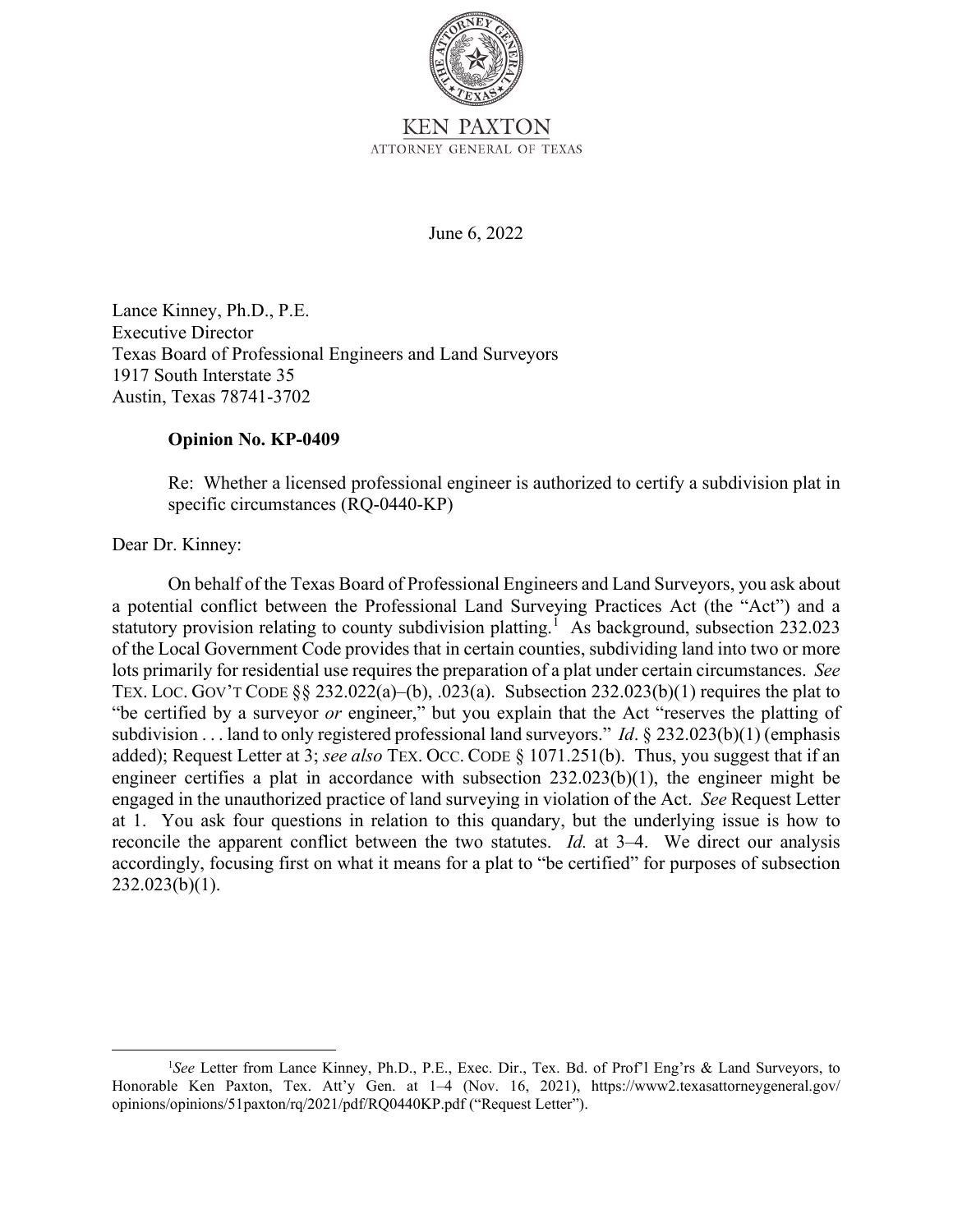Lance Kinney, Ph.D., P.E.- Page 2

plat<sup>2</sup> under section 232.023: under section 232.023:<br>(b) A plat required under this section must: We begin with the text of subsection 232.023(b), which sets forth the requirements for a

(1) be certified by a surveyor or engineer registered to practice in this state;

(2) define the subdivision by metes and bounds;

(3) locate the subdivision with respect to an original corner of the original survey of which it is a part;

(4) describe each lot, number each lot in progression, and give the dimensions of each lot;

(5) state the dimensions of and accurately describe each lot, street, alley, square, park, or other part of the tract intended to be dedicated to public use or for the use of purchasers or owners of lots fronting on or adjacent to the street, alley, square, park, or other part;

 in English and Spanish of the water and sewer facilities and (6) include or have attached a document containing a description roadways and easements dedicated for the provision of water and sewer facilities that will be constructed or installed to service the subdivision and a statement specifying the date by which the facilities will be fully operable;

 (7) have attached a document prepared by an engineer registered the model rules adopted under Section 16.343, Water Code, and a certified estimate of the cost to install water and sewer service to practice in this state certifying that the water and sewer service facilities proposed under Subdivision (6) are in compliance with facilities;

(8) provide for drainage in the subdivision to:

 (A) avoid concentration of storm drainage water from each lot to adjacent lots;

(B) provide positive drainage away from all buildings; and

 2 For purposes of county subdivision regulations, a "plat" is "a map, chart, survey, plan, or replat containing a description of the subdivided land with ties to permanent landmarks or monuments." TEX. LOC. GOV'T CODE § 232.021(8).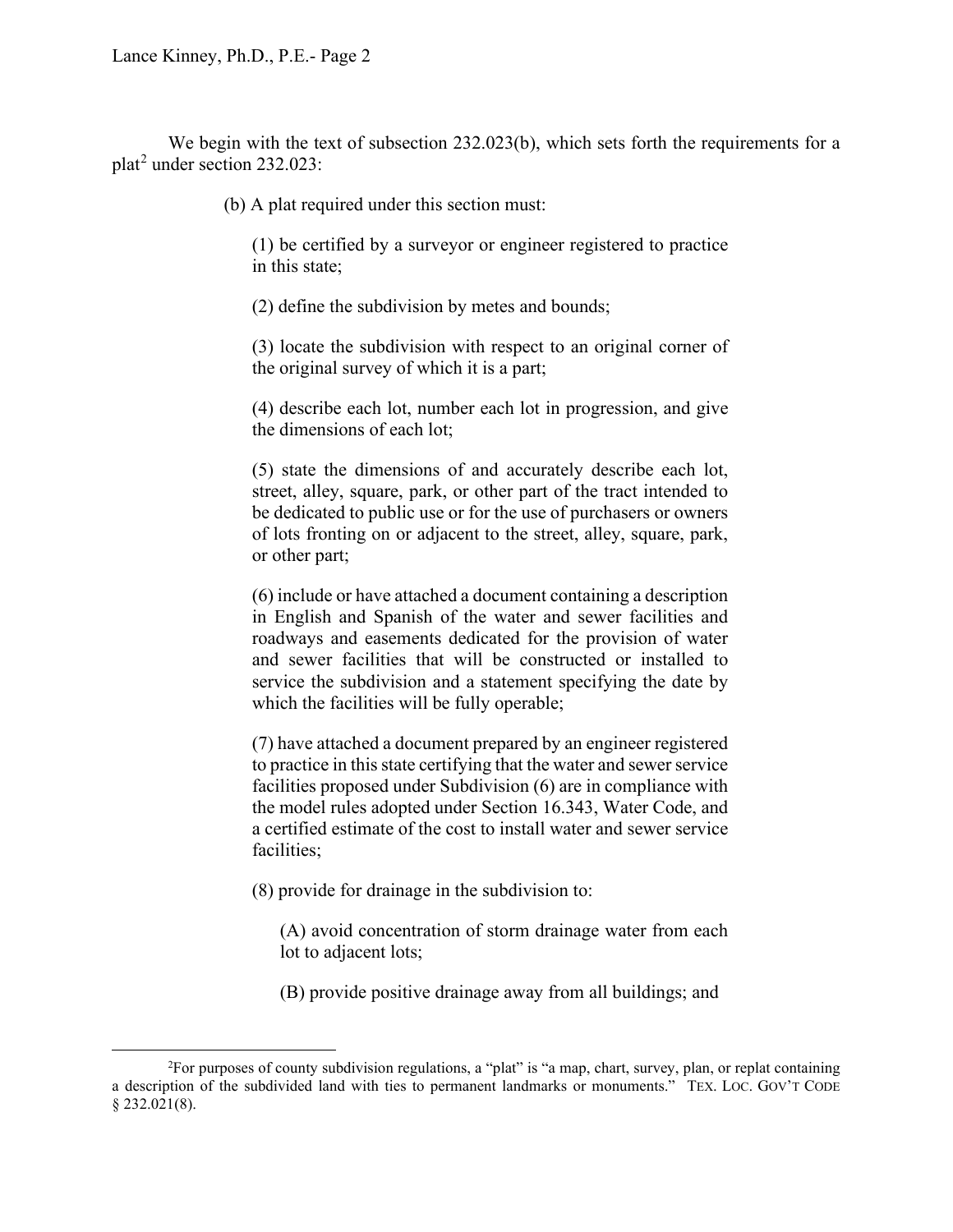(C) coordinate individual lot drainage with the general storm drainage pattern for the area;

(9) include a description of the drainage requirements as provided in Subdivision (8);

(10) identify the topography of the area;

(11) include a certification by a surveyor or engineer registered to practice in this state describing any area of the subdivision that is in a floodplain or stating that no area is in a floodplain; and

(12) include certification that the subdivider has complied with the requirements of Section 232.032 and that:

(A) the water quality and connections to the lots meet, or will meet, the minimum state standards;

(B) sewer connections to the lots or septic tanks meet, or will meet, the minimum requirements of state standards;

(C) electrical connections provided to the lot meet, or will meet, the minimum state standards; and

(D) gas connections, if available, provided to the lot meet, or will meet, the minimum state standards.

 TEX. LOC. GOV'T CODE § 232.023(b). Subsection 232.023(b) uses the word "certify" or "certification" in several subparts which specify the person doing the certifying and the complied with" the overall requirements of section 232.032 and that minimum state standards for information or context and no definition by the Legislature that would explain the scope of term's information being certified. *See id.* §§ 232.023(b)(7) (requiring an attached document prepared by an engineer "certifying that the water and sewer service facilities proposed under Subdivision (6) are in compliance with" certain model rules adopted under the Water Code), .023(b)(11) (requiring "a certification by" a registered surveyor or engineer regarding whether any area of the subdivision is in a floodplain), .023(b)(12) (providing for a "certification that the subdivider has water, sewer, electric and gas connections are, or will be, met). But subsection 232.023(b)(1), the subpart you ask about, states generally that the plat must "be certified," including no further meaning. *Id.* § 232.023(b)(1).

 169 (Tex. 2021). To "certify" means to "attest or confirm in a formal statement" or to "officially When the Legislature does not define a term, a court uses the plain and ordinary meaning of the term and interprets it within the context of the statute. *Hogan v. Zoanni*, 627 S.W.3d 163, recognize (someone or something) as possessing certain qualifications or meeting certain standards." NEW OXFORD AMERICAN DICTIONARY 284 (3rd. ed. 2010); *see also* BLACK'S LAW DICTIONARY 275 (10th ed. 2014) (defining the term to mean "authenticate or verify in writing; to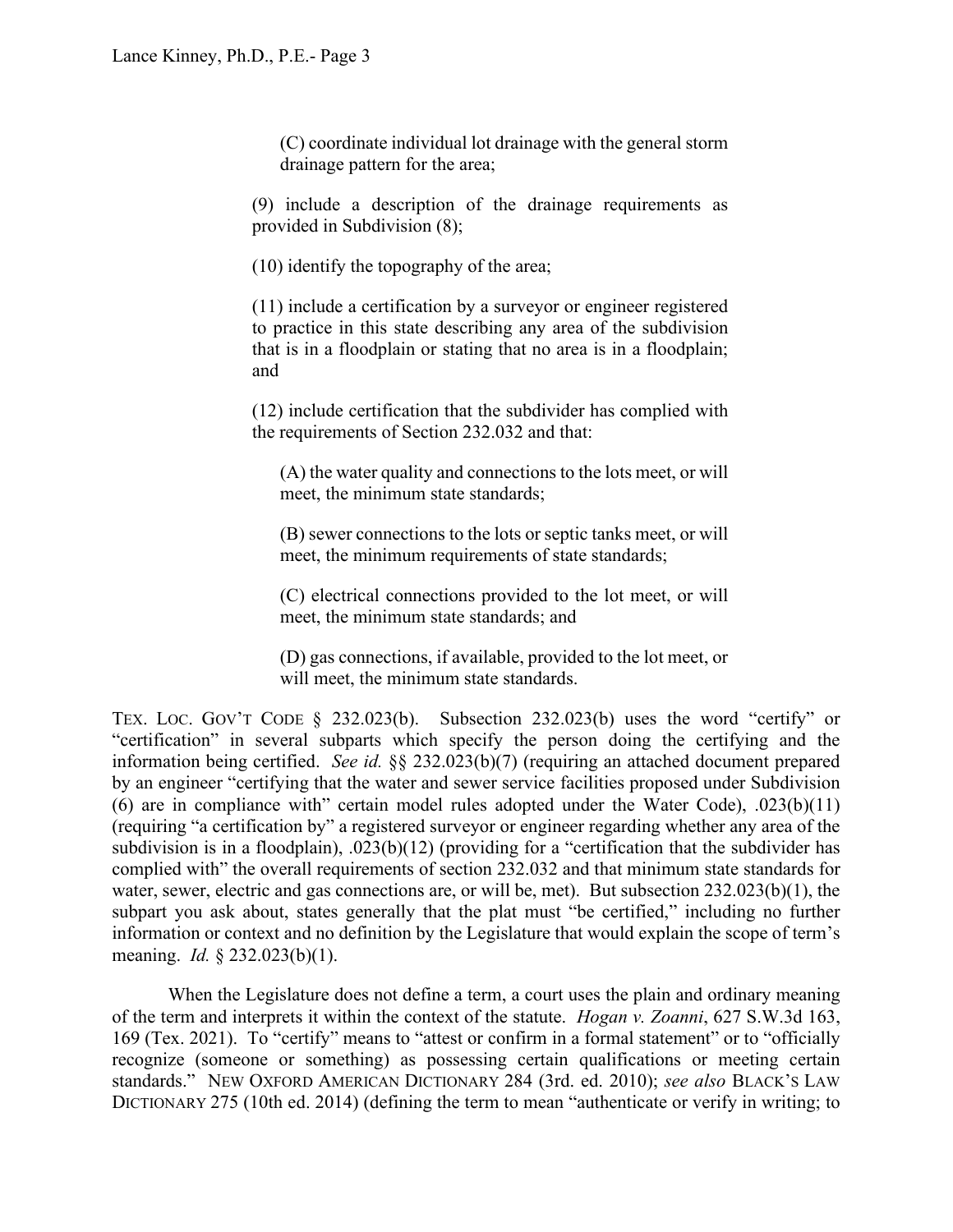attest as being true or as meeting certain criteria"). This meaning is consistent with the portions of subsection 232.023(b) mentioned above, in which the Legislature identified the specific information to be attested to or confirmed and the person who must provide the attestation or confirmation.

 But other subparts of subsection 232.023(b), such as subpart (b)(2) (defining the original corner of the original survey), constitute professional land surveying. *See* TEX. OCC. CODE to the measurement or location of various elements to determine areas and volumes for "platting and laying out land and subdivisions of land"). And the Legislature provided that professional their professional work), 1001.003(a)(2), (c)(6) (providing that an engineering survey otherwise subdivision by metes and bounds) and subpart  $(b)(3)$  (locating the subdivision with respect to an § 1071.002(6)(A)(ii) (defining professional surveying to include applying specialized knowledge surveying tasks may be performed only by a professional land surveyor and not by an engineer. *See id.* §§ 1071.251(b) (restricting the practice of land surveying to persons registered, licensed, or certified under the Act), 1071.351(b) (requiring land surveyors to obtain an authorized seal for permitted under the Texas Engineering Practice Act "does not include the surveying of real property or other activity regulated under [the Professional Land Surveying Practices Act]"). Thus, reading subsection 232.023(b)(1) to allow a land surveyor *or* an engineer to attest that the land surveying tasks meet the professional standards for the practice of land surveying would be inconsistent with the legislative intent restricting such tasks to land surveyors only.

 effect. *El Paso Educ. Initiative, Inc. v. Amex Props.*, *LLC*, 602 S.W.3d 521, 531 (Tex. 2020). A Apparent from the face of the statute, the subdivision platting process in subsection 232.023(b) subdivisions. *See* Act of May 23, 1995, 74th Leg., R.S., ch. 979, § 4, 1995 Tex. Gen. Laws 4895, to the environment" that required "adequate remedial steps" in order to address the "compelling crisis." *Id.* § 1 at 4895–96. Given this context, it is unlikely the Legislature intended to permit a member of that profession. While "the terms 'and' and 'or' are not interchangeable in general, Dallas 2014, pet. ref'd). A court would likely construe subsection 232.023(b)(1) to require both a In construing a statute, a court's goal is to ascertain the Legislature's intent and give it court interprets statutes together and harmonizes them, if possible, to give effect to all the statutory provisions. *See State v. Wood*, 575 S.W.3d 929, 935 (Tex. App.—Austin 2019, pet. ref'd). requires the participation of a land surveyor—because of the specific land surveying tasks required—*and* an engineer, because subsection 232.023(b)(7) expressly requires an engineer. Furthermore, subsection 232.023 is part of subchapter B, a subchapter which the Legislature added to the Local Government Code to address the proliferation of certain economically distressed 4896–4906. The Legislature made a number of findings in the bill that added subchapter B, noting the lack of adequate water and sewer services in these areas and declaring that the location, proliferation, and conditions in the unregulated subdivisions posed "a clear and substantial threat regulated profession such as land surveying to be performed or certified by someone other than a they may be interpreted as synonymous when necessary to effectuate the legislature's intent or to prevent an ambiguity, absurdity, or mistake." *State v. Gammill*, 442 S.W.3d 538, 541 (Tex. App. land surveyor *and* an engineer to formally attest to the requirements of the subdivision platting process corresponding to their respective areas of professional expertise or as otherwise provided in other subparts of subsection 232.023(b). Accordingly, no conflict exists between subsection  $232.023(b)(1)$  and the Act.